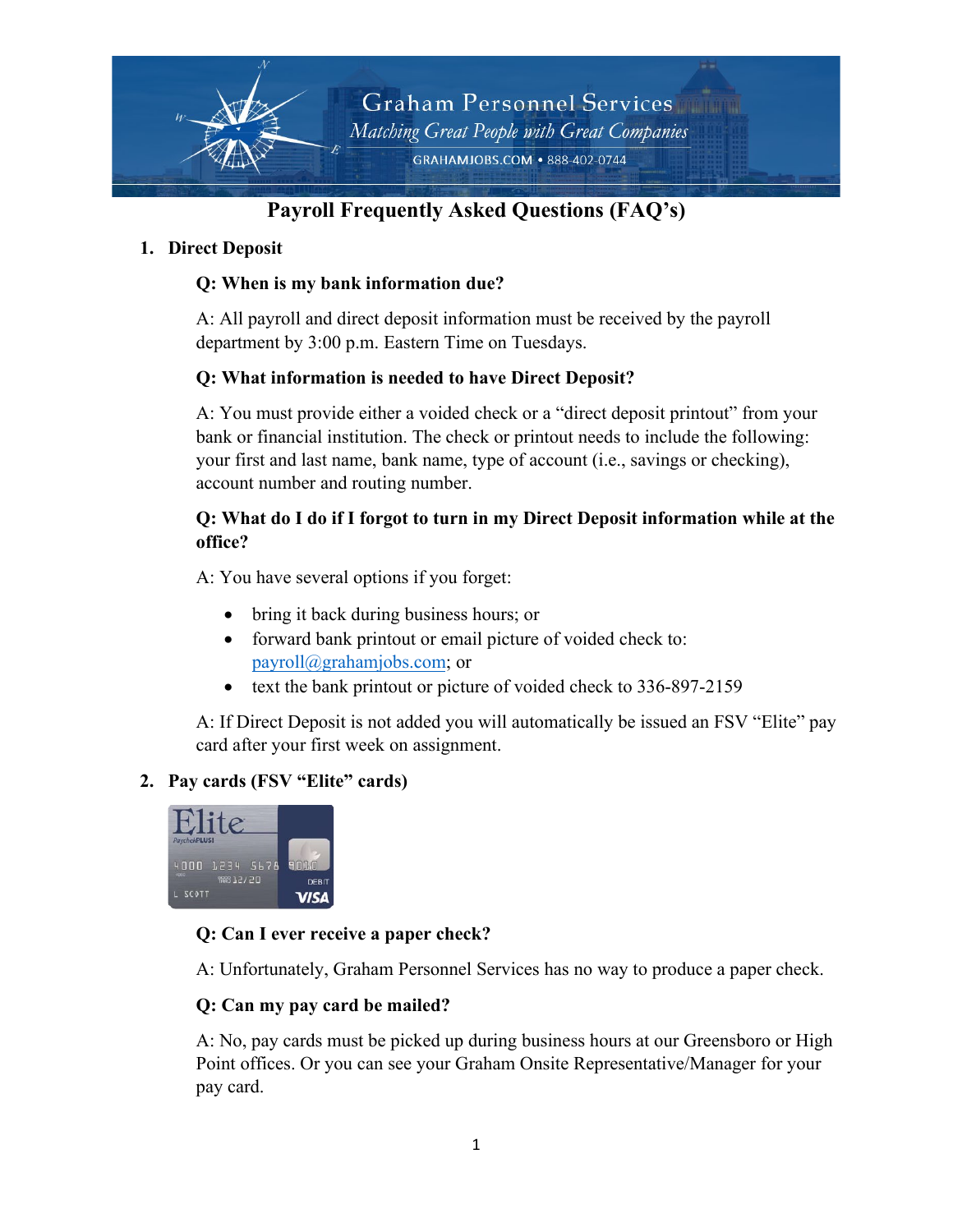

### **Q: When can I pick up my pay card?**

A: Pay cards may be picked-up on Thursdays during business hours.

### **Q: What should I bring to pick up my card?**

A: Photo identification is needed to check out your pay card.

#### **Q: Can someone else pick up my card for me?**

A: Yes, they also need to bring identification and our payroll department needs to be notified.

### **Q: What happens if I lose my card?**

A: Email us a[t payroll@grahamjobs.com](mailto:payroll@grahamjobs.com) or text to 336-897-2159 and we'll create a new card for you. You can also call 336-897-2138 to request a new pay card.

#### **Q: Is there a fee for the replacement?**

A: There is no cost for a replacement pay card. However, losing a card may create a delay in getting paid.

#### **Q: How do I activate my card?**

A: You can call FSV at 877-889-0050 or go to their website: [www.paychekplus.com](http://www.paychekplus.com/) In addition, all directions and customer service phone numbers are in the sealed envelope that your card comes in.

#### **3. General Questions**

#### **Q: When will I get paid?**

A: Our official pay day is Friday of each week, although many banks and credit unions may make funds available on Thursday.

#### **Q. Can I get a pay advance?**

A. We are not able to give pay advances before your pay date. However, many assignments allow you to sign-up for Daily Pay, an employee benefit that lets you get some of your pay before your pay date. Go to [www.dailypay.com](http://www.dailypay.com/) for more information.